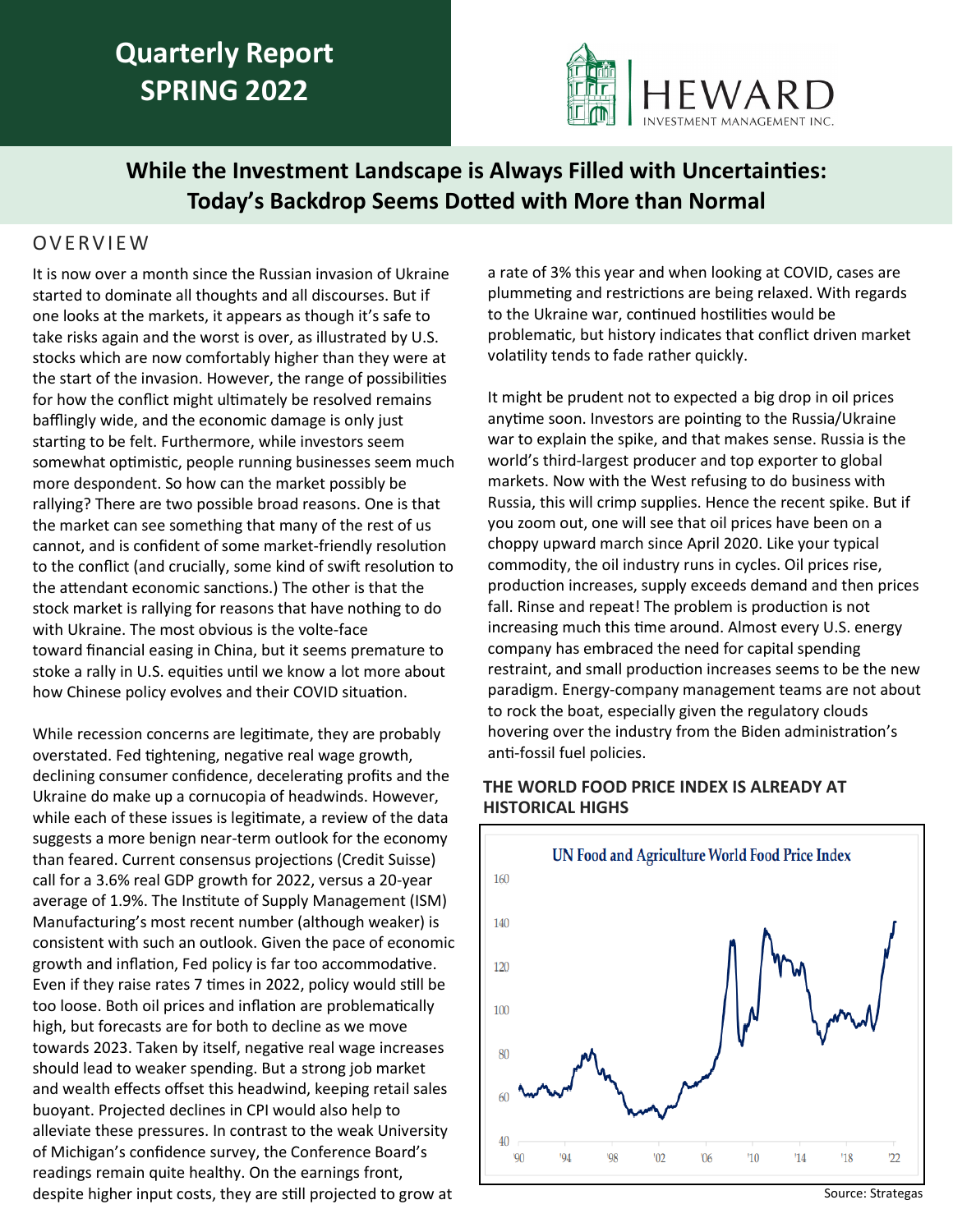### UNITED STATES

In a widely expected move, the Federal Reserve raised its benchmark interest rate by 25bps. However, forward guidance was far more aggressive than it was in December, pointing to six more rate hikes over the course of the year. The Federal Open Market Committee minutes also showed significant upward revisions to inflation forecasts, helping to strengthen Fed credibility. They are attempting to create a pathway for a slowdown (not a recession), but both the private & International sectors will have considerable say in whether they will succeed. Supporting this theory is the matter of excess savings showing that consumers are broadly far wealthier today than pre-pandemic, and also indicates that lower income consumers haven't even dipped into excess cash balances yet. This has thus far limited any "demand destruction", and according to Raymond James, this is being confirmed by airlines, homebuilders, restaurants, Walmart ect… From the top-down perspective, it doesn't appear rational to expect a big slowdown (but expect some) in demand over the next few months given cash balances, wage increases and job growth & job openings. Meanwhile, political rhetoric has shifted dramatically in recent weeks, and while accelerating decarbonization remains a priority, concerns around energy security and rising energy costs for both businesses and consumers are now clearly front and center. On a positive note, inflation is bolstering state revenue growth. In January, state revenues were up 26% (YOY) and were at an all-time high. There is now a growing list of states whose policymakers are responding to higher inflation with proposed gasoline & grocery tax cuts.

### CANADA

Job creation in Canada surged (February) with 336,000 jobs being added as pandemic restrictions started to be wound down. Job growth was driven by the private sector and was broad based across multi-industries and regions. Job growth and the difficulty in finding workers, have contributed to The Bank of Canada's (BoC) Business Survey Outlook which

### **CANADA EMPLOYMENT FEELING THE PINCH AT THE PUMP US GASOLINE PRICES AND BUDGET SHARE**



recorded firms' wage expectations at record highs. This would suggest that wage growth could accelerate to far above the pre-pandemic norm this year. With little sign yet of a rebound in productivity growth, such a strong pace of wage growth would present a clear upside risk to most inflation forecasts. Canada continues to be the fastest growing country in the G7, spurred on by a large immigrant influx. This has helped the housing market to be a major economic driver for Canada during the economic bounce back from the pandemic recession. The question now is whether the tightening by the Bank of Canada will cool this sector down? Meanwhile the latest data from airport traffic is another sign that the economy has been normalizing. Domestic traffic has displayed a strong recovery, while December recorded the highest number of international aircraft movements since the start of the pandemic. Even though the fragile global network of energy supply has been upended, Canada is limited in its ability to make big gains in oil and gas output owing to scarce new export pipeline capacity and the pullback in recent years of capital spending. Producers have directed their cash flows to paying down debt, and to boosting dividends and share buybacks.

### EUROPE

The Ukraine war has clearly overturned the comfortable status quo that has prevailed across Europe since the fall of the Berlin Wall. Gone are the days of ever-falling defense budgets and on relying on an undemocratic Russia for cheap energy imports. It is no exaggeration to state that Russia's invasion of Ukraine is a brutal wake-up call with severe consequences. First and foremost is the humanitarian crisis and the near-term challenge of absorbing the flow of refugees coming out of the Ukraine. Then there is the fact that Europe now finds itself mired in one of the worst energy crises in history. Wholesale prices are now almost four times what they were at the start of the corona virus pandemic. Governments are having to take emergency action to support domestic and industrial consumers faced with crippling bills. After just a month, the war is bringing factories all across Italy

### Thousands of Jobs SA 400 Feb '22 +336.6 K Unemployment 5.5% 300 200 100  $\Omega$  $-100$  $-200$ MoM Change in Non-farm jobs -300  $F-21$  $O-20$  $D-20$ A-21  $J-21$  A-21  $O-21$  $D-21$  $F-22$

Source: Numera Analytics

Source: Statistics Canada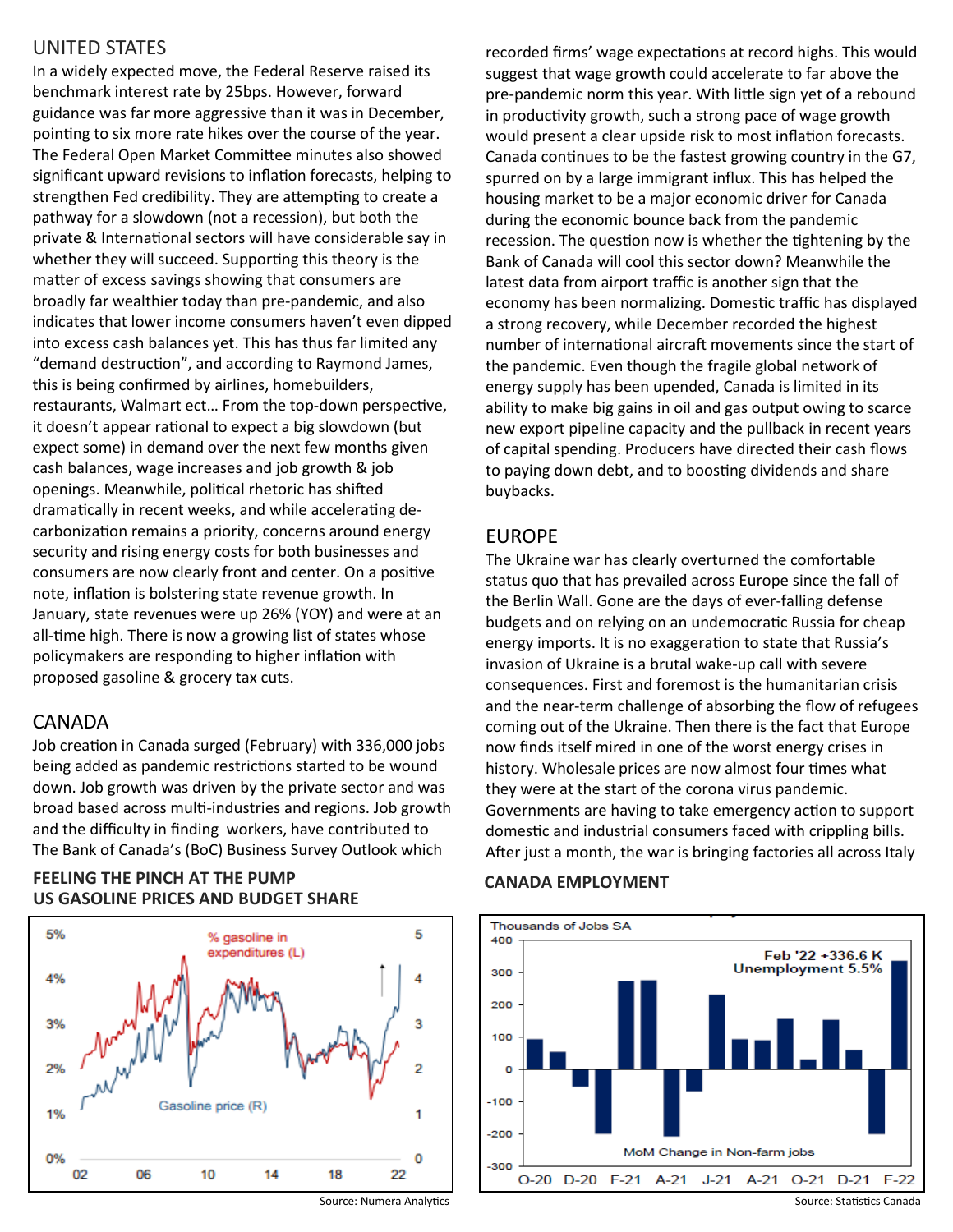to a standstill. According to a study by the Fim-Cisl union more than 25,000 workers have already been affected by the economic fallout of the fighting. Mariupol, Ukraine was a major supplier of metal slabs for the steel industry and estimates call for warehouses to be empty by mid-spring. Similar disruptions are happening across Europe, as the onetwo punch of the war and China's COVID-19 disruptions rock global supply chains yet again. Meanwhile, in the UK, the Bank of England raised its key rate for the third time in as many policy meetings. This was a fresh sign that central banks in many parts of the world are giving priority to countering a surge in inflation rather than slowing growth as their countries brace for the negative impact of the Russia/Ukraine war.

### EMERGING & DEVELOPING MARKETS

China has been preparing for global financial/economic conditions to deteriorate through at least the first half of 2022. It has been loosening monetary policy and expanding fiscal tools through tax and other incentives, and through these policies building a sizeable war chest for local governments to be spent on infrastructure. Meanwhile, when it comes to emerging markets, investors must start to contemplate the probability that the "buy anything related to commodities" trade could be about to run out of steam as demand destruction sets in. Any further rise in commodity prices will hurt an ever-greater number of emerging markets more than they will help. Net importers like India and South Korea are already reporting deteriorating trade balances. Also, policy tightening will pose an increasing headwind. Food and energy typically make up between a quarter and a half of emerging market consumer inflation baskets. As a result, disruptions in supplies of energy, wheat and fertilizer exports from Russia and Ukraine will have an outsized impact on emerging market inflation rates. This is also a worry in Japan, where policymakers have long favored Yen weakness. It raises the profits of Japanese corporations that sell overseas and raises the Yen cost of imported energy and raw materials.

### **GERMANY REAL GDP YEAR OVER YEAR % VS. IFO SURVEY**



This was always a handy addition to domestic inflation in an economy struggling to stave off a slide to outright deflation. But, with the Yen now down 5.5% in a month and with the big rise in U.S. dollar oil prices, Japanese policymakers are beginning to suggest that much more Yen weakness (and the imported inflation that it brings with it) could be too much of a good thing.

### COMMODITIES

Despite the historic volatility over recent weeks, the fundamental oil backdrop can only be described as the most bullish in decades. Low global inventories of both crude oil and refined products are a conundrum that is difficult to solve without prices moving materially higher (the cure for high prices is high prices). European prices for natural gas have also skyrocketed to record levels. There is a ferocious degree of physical buying of global marginal barrels, which can be seen in the multi-year highs across the North Sea and West African physical crude differentials. Higher prices have developed despite an agreement by members of OPEC to boost shipments by an additional 400,000 barrels per day, in line with previous monthly increases. That, along with the early March agreement by members of the International Energy Agency (IEA) to release 60 million barrels of stockpiled crude, have failed to constrain prices that were on the move even before Russia invaded Ukraine. But, new outbreaks of COVID (especially in China) could become a big fear factor for the oil market. Meanwhile, the Ukraine feeds much of the world, especially the Middle East and Egypt. Who is farming wheat right now, and how can it be moved out of ports that are under siege? Between the Ukraine and Russia 30% of exported wheat may be off the market due to an inability to farm, move to market, or trade sanctions. In recent weeks, gold and other precious metals have followed bond yields higher, a signal that the investment environment has changed. The fixed income market and the gold market are sending the same message: deflation is no longer the main threat for portfolios.



### **US OIL RIGS AND WTI SPOT PRICE NUMBER OF RIGS AND US/BBL**

Source: Strategas

Source: Numera Analytics